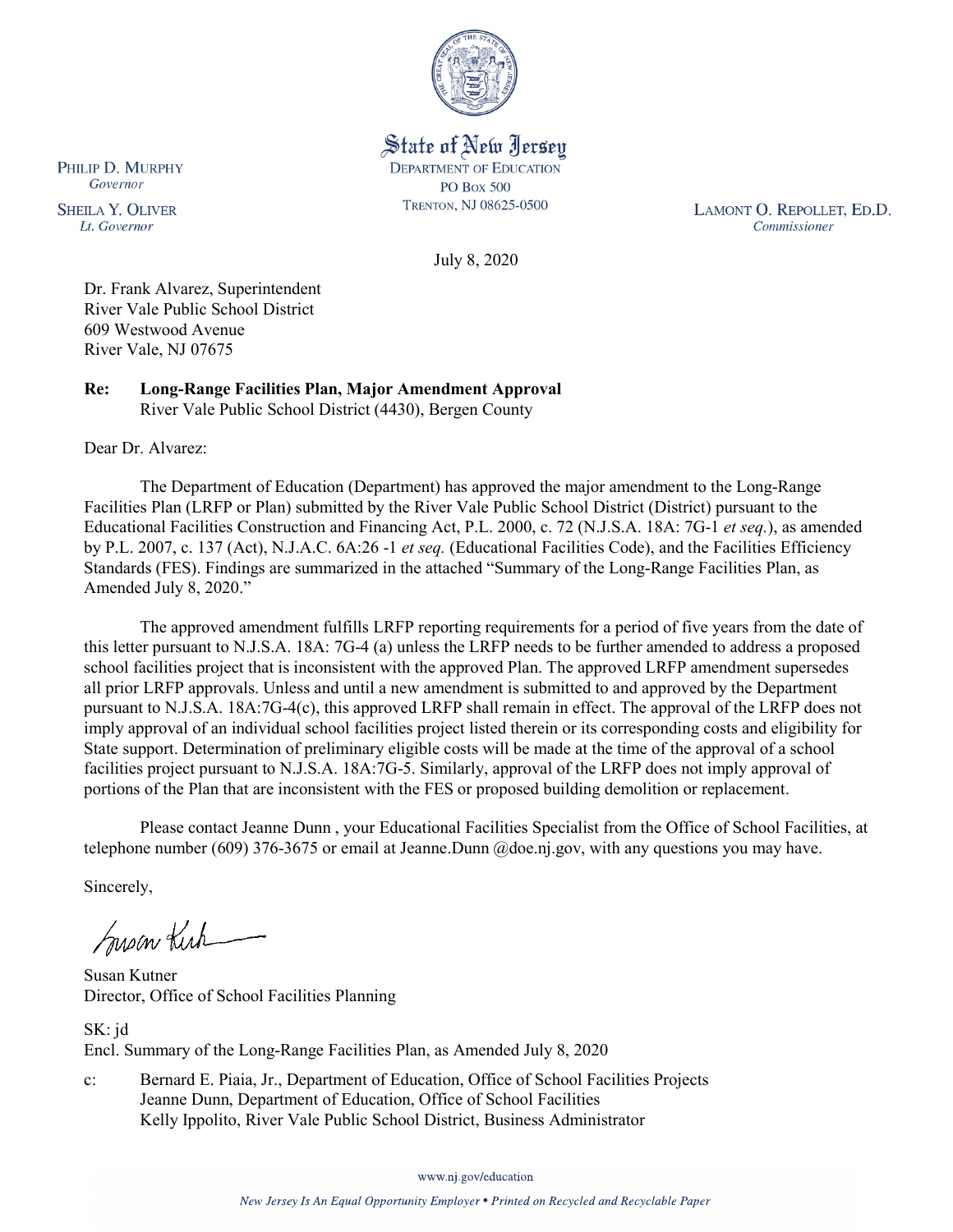# **River Vale Public School District (4430) Summary of the Long-Range Facilities Plan, as Amended July 8, 2020**

The Department of Education (Department) has completed its review of the major amendment to the Long-Range Facilities Plan (LRFP or Plan) submitted by the River Vale Public School District (District) pursuant to the Educational Facilities Construction and Financing Act, P.L. 2000, c. 72 (N.J.S.A. 18A: 7G-1 *et seq.*), as amended by P.L. 2007, c. 137 (Act), N.J.A.C. 6A:26-1 et seq. (Educational Facilities Code), and the Facilities Efficiency Standards (FES).

The following provides a summary of the District's approved amended LRFP. The summary is based on the standards set forth in the Act, the Educational Facilities Code, the FES, District-reported information in the Department's LRFP reporting system, and supporting documentation. The referenced reports in *italic* text are standard reports available on the Department's LRFP website.

# **1. Inventory Overview**

The District is classified as a Regular Operating District (ROD) for funding purposes. It provides services for students in grades PK-8.

The District identified existing and proposed schools, sites, buildings, rooms, and site amenities in its LRFP. Table 1 lists the number of existing and proposed district schools, sites, and buildings. Detailed information can be found in the *School Asset Inventory Report* and the *Site Asset Inventory Report.*

**As directed by the Department, school facilities projects that have received initial approval by the Department and have been approved by the voters, if applicable, are represented as "existing" in the LRFP.** Approved projects that include new construction and/or the reconfiguration/reassignment of existing program space are as follows: n/a.

| Category                                     | <b>Existing</b> | <b>Proposed</b> |
|----------------------------------------------|-----------------|-----------------|
| Number of Schools (assigned DOE school code) |                 |                 |
| Number of School Buildings <sup>1</sup>      |                 |                 |
| Number of Non-School Buildings <sup>2</sup>  |                 |                 |
| Number of Vacant Buildings                   |                 |                 |
| Number of Sites                              |                 |                 |

#### **Table 1: Number of Schools, School Buildings, and Sites**

Based on the existing facilities inventory submitted by the District:

- Schools using leased buildings (short or long-term):  $n/a$
- Schools using temporary classroom units (TCUs), excluding TCUs supporting construction: n/a
- Vacant/unassigned school buildings:  $n/a$

 $\overline{a}$ 

<span id="page-1-0"></span>*<sup>1</sup>* Includes district-owned buildings and long-term leases serving students in district-operated programs

<span id="page-1-1"></span><sup>&</sup>lt;sup>2</sup> Includes occupied district-owned buildings not associated with a school, such as administrative buildings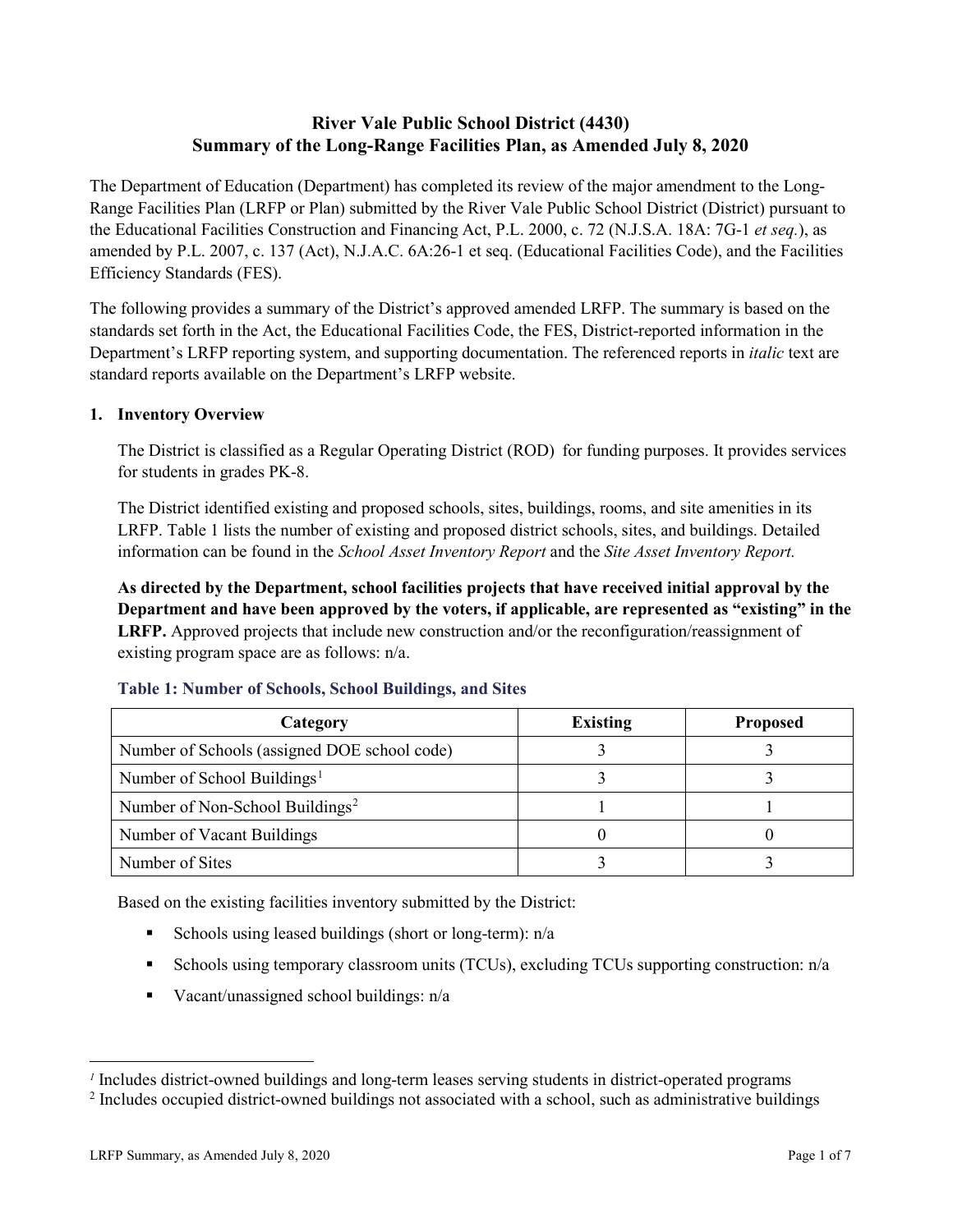Findings:

The Department has determined that the proposed inventory is adequate for approval of the District's LRFP amendment. However, the LRFP determination does not imply approval of an individual school facilities project listed within the LRFP; the District must submit individual project applications for project approval.

# **2. District Enrollments**

The District determined the number of students, or "proposed enrollments," to be accommodated for LRFP planning purposes on a district-wide basis and in each school.

The Department minimally requires the submission of a standard cohort-survival projection using historic enrollment data from the Application for School State Aid (ASSA) or NJ Smart. The cohort-survival method projection method forecasts future students based upon the survival of the existing student population as it moves from grade to grade. A survival ratio of less than 1.00 indicates a loss of students, while a survival ratio of more than 1.00 indicates the class size is increasing. For example, if a survival ratio tracking first to second grade is computed to be 1.05, the grade size is increasing by 5% from one year to the next. The cohort-survival projection methodology works well for communities with stable demographic conditions. Atypical events impacting housing or enrollments, such as an economic downturn that halts new housing construction or the opening of a charter or private school, typically makes a cohort-survival projection less reliable.

### **Proposed enrollments are based on a standard cohort-survival enrollment projection.**

Adequate supporting documentation was submitted to the Department to justify the proposed enrollments. Table 2 provides a comparison of existing and projected enrollments. All totals include special education students.

|                              | <b>Existing Enrollments</b> | <b>District Proposed Enrollments</b> |
|------------------------------|-----------------------------|--------------------------------------|
| <b>Grades</b>                | 2019-2020                   | 2023-2024                            |
| PK (excl. private providers) | 19                          | 20                                   |
| Grades K to 5                | 684                         | 659                                  |
| Grades 6 to 8                | 407                         | 377                                  |
| Grades 9 to 12               |                             |                                      |
| Totals K to 12               | 1,110                       | 1,056                                |

# **Table 2: Enrollments**

Findings:

The Department has determined the District's proposed enrollments to be acceptable for approval of the District's LRFP amendment. The Department will require a current enrollment projection at the time an application for a school facilities project is submitted incorporating the District's most recent enrollments in order to verify that the LRFP's planned capacity is appropriate for the updated enrollments.

# **3. District Practices Capacity**

Based on information provided in the room inventories, District Practices Capacity was calculated for each school building to determine whether adequate capacity is proposed for the projected enrollments based on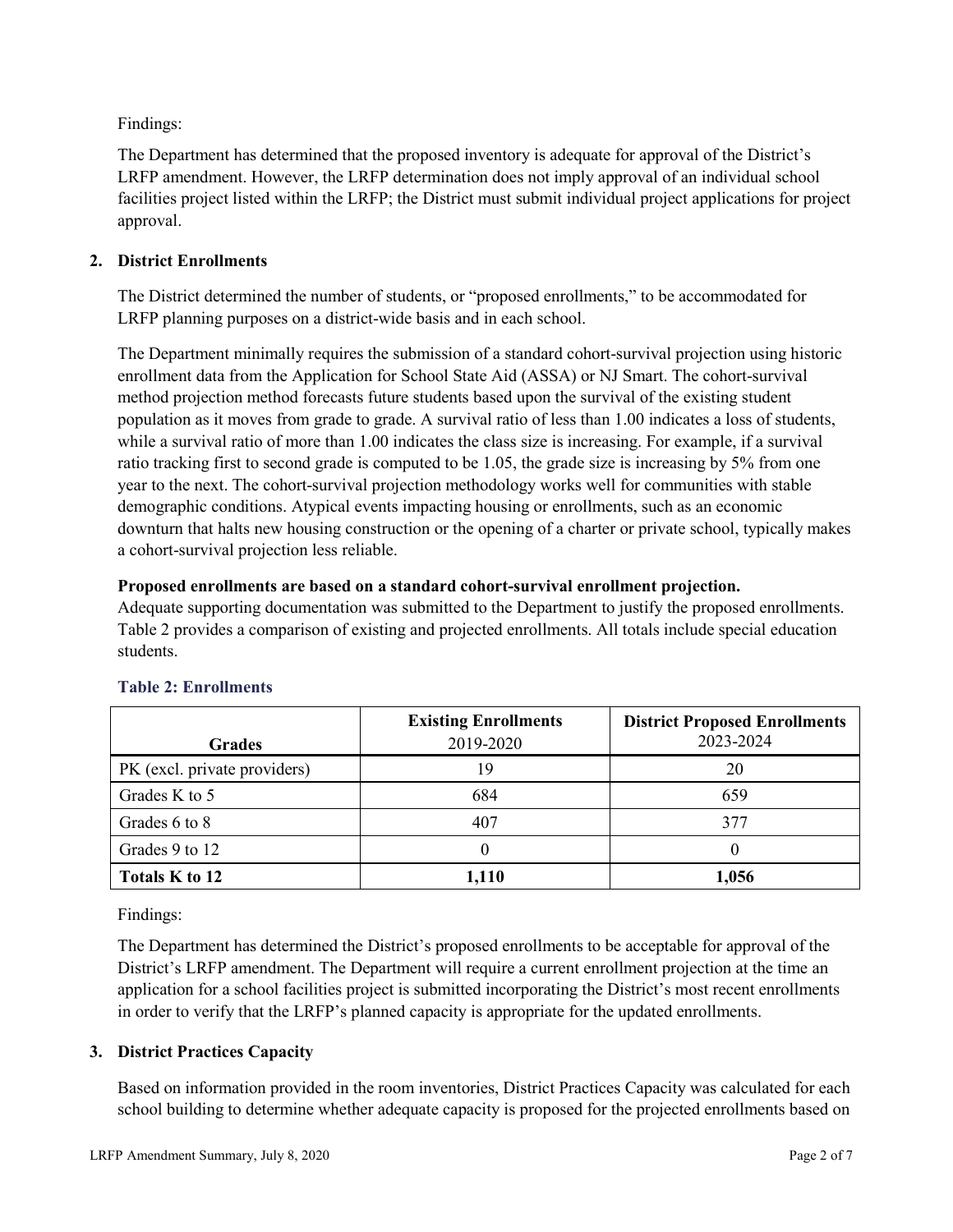district scheduling and class size practices. The capacity totals assume instructional buildings can be fully utilized regardless of school sending areas, transportation, and other operational issues. The calculations only consider district-owned buildings and long-term leases; short term leases and temporary buildings are excluded. **A capacity utilization factor of 90% for classrooms serving grades K-8 and 85% for classrooms serving grades 9-12 is applied in accordance with the FES.** No capacity utilization factor is applied to preschool classrooms.

In certain cases, districts may achieve adequate District Practices Capacity to accommodate enrollments but provide inadequate square feet per student in accordance with the FES, resulting in educational adequacy issues and "Unhoused Students." Unhoused students are considered in the "Functional Capacity" calculations used to determine potential State support for school facilities projects and are analyzed in Section 4.

Table 3 provides a summary of proposed enrollments and existing and proposed District-wide capacities. Detailed information can be found in the LRFP website reports titled *FES and District Practices Capacity Report, Existing Rooms Inventory Report, and Proposed Rooms Inventory Report.*

| <b>Grades</b>              | <b>Proposed</b><br><b>Enrollments</b> | <b>Existing</b><br><b>District</b><br><b>Practices</b><br>Capacity | <b>Existing</b><br>Deviation* | <b>Proposed</b><br><b>District</b><br><b>Practices</b><br>Capacity | <b>Proposed</b><br>Deviation* |
|----------------------------|---------------------------------------|--------------------------------------------------------------------|-------------------------------|--------------------------------------------------------------------|-------------------------------|
| Elementary ( $PK$ to 5)    | 679                                   | 692.00                                                             | 13.00                         | 692.00                                                             | 13.00                         |
| Middle $(6 \text{ to } 8)$ | 377                                   | 380.00                                                             | 3.00                          | 396.00                                                             | 16.00                         |
| High $(9 \text{ to } 12)$  | 0                                     | 0.00                                                               | 0.00                          | 0.00                                                               | 0.00                          |
| <b>District Totals</b>     | 1,056                                 | 1,072.00                                                           | 16.00                         | 1,088.00                                                           | 29.00                         |

# **Table 3: District Practices Capacity Analysis**

*\* Positive numbers signify surplus capacity; negative numbers signify inadequate capacity. Negative values for District Practices capacity are acceptable for approval if proposed enrollments do not exceed 100% capacity utilization.*

Considerations:

- Based on the proposed enrollments and existing room inventories, the District is projected to have inadequate capacity for the following grade groups, assuming all school buildings can be fully utilized: n/a
- Adequate justification has been provided by the District if the proposed capacity for a school significantly deviates from the proposed enrollments. Generally, surplus capacity is acceptable for LRFP approval if additional capacity is not proposed through new construction.

# Findings:

The Department has determined that proposed District capacity, in accordance with the proposed enrollments, is adequate for approval of the District's LRFP amendment. The Department will require a current enrollment projection at the time an application for a school facilities project is submitted, incorporating the District's most recent Fall Enrollment Report, in order to verify that the LRFP's planned capacity meets the District's updated enrollments.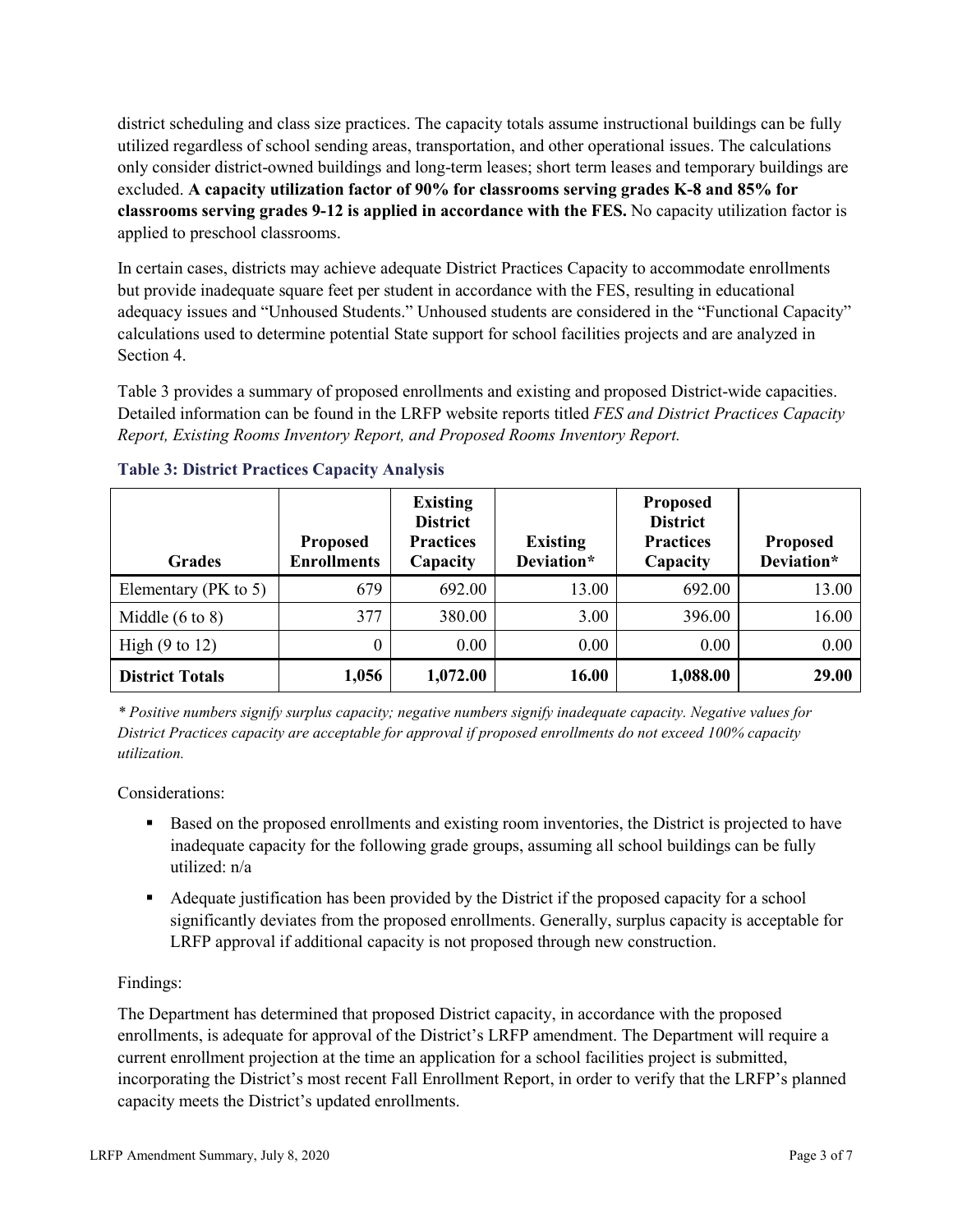### **4. New Construction Funding Eligibility**

*Functional Capacity* was calculated and compared to the proposed enrollments to provide a **preliminary estimate** of Unhoused Students and new construction funding eligibility. **A final determination will be made at the time of project application approval.**

*Functional Capacity* is the adjusted gross square footage of a school building *(total gross square feet minus excluded space)* divided by the minimum area allowance per full-time equivalent student for the grade level contained therein. *Unhoused Students* is the number of students projected to be enrolled in the District that exceeds the Functional Capacity of the District's schools pursuant to N.J.A.C. 6A:26-2.2(c). *Excluded Square Feet* includes (1) square footage exceeding the FES for any pre-kindergarten, kindergarten, general education, or self-contained special education classroom; (2) grossing factor square footage *(corridors, stairs, mechanical rooms, etc.)* that exceeds the FES allowance, and (3) square feet proposed to be demolished or discontinued from use. Excluded square feet may be revised during the review process for individual school facilities projects.

Table 4 provides a preliminary assessment of the Functional Capacity, Unhoused Students, and Estimated Maximum Approved Area for Unhoused Students for each FES grade group. The calculations exclude temporary facilities and short-term leased buildings. School buildings proposed for whole or partial demolition or reassignment to a non-school use are excluded from the calculations pending project application review. If a building is proposed to be reassigned to a different school, the square footage is applied to the proposed grades after reassignment. Buildings that are not assigned to a school are excluded from the calculations. In addition, only preschool students eligible for state funding (former ECPA students) are included. Detailed information concerning the calculations can be found in the *Functional Capacity and Unhoused Students Report* and the *Excluded Square Footage Report.*

| Category                                     | PK/K to 5 | 6 to 8 | 9 to 12  | <b>Total</b> |
|----------------------------------------------|-----------|--------|----------|--------------|
| Eligible PK /K-12 Proposed Enrollments       | 659       | 377    | 0        |              |
| FES Area Allowance (SF/student)              | 125.00    | 134.00 | 151.00   |              |
| <b>Prior to Completion of Proposed Work:</b> |           |        |          |              |
| <b>Existing Gross Square Feet</b>            | 90,496    | 62,556 | $\theta$ | 153,049      |
| <b>Adjusted Gross Square Feet</b>            | 87,902    | 60,488 | $\theta$ | 148,390      |
| <b>Adjusted Functional Capacity</b>          | 703.00    | 451.00 | 0.00     |              |
| <b>Unhoused Students</b>                     | 0.00      | 0.00   | 0.00     |              |
| Est. Max. Area for Unhoused Students         | 0.00      | 0.00   | 0.00     |              |
| <b>After Completion of Proposed Work:</b>    |           |        |          |              |
| Gross Square Feet                            | 92,175    | 72,059 | $\theta$ | 164,234      |
| New Gross Square Feet                        | 1,682     | 9,503  | $\theta$ | 11,185       |
| <b>Adjusted Gross Square Feet</b>            | 89,584    | 69,991 | $\Omega$ | 159,575      |
| <b>Functional Capacity</b>                   | 717.00    | 522.00 | 0.00     |              |
| <b>Unhoused Students after Construction</b>  | 0.00      | 0.00   | 0.00     |              |
| Est. Max. Area Remaining                     | 0.00      | 0.00   | 0.00     |              |

#### **Table 4: Estimated Maximum Approved Area for Unhoused Students**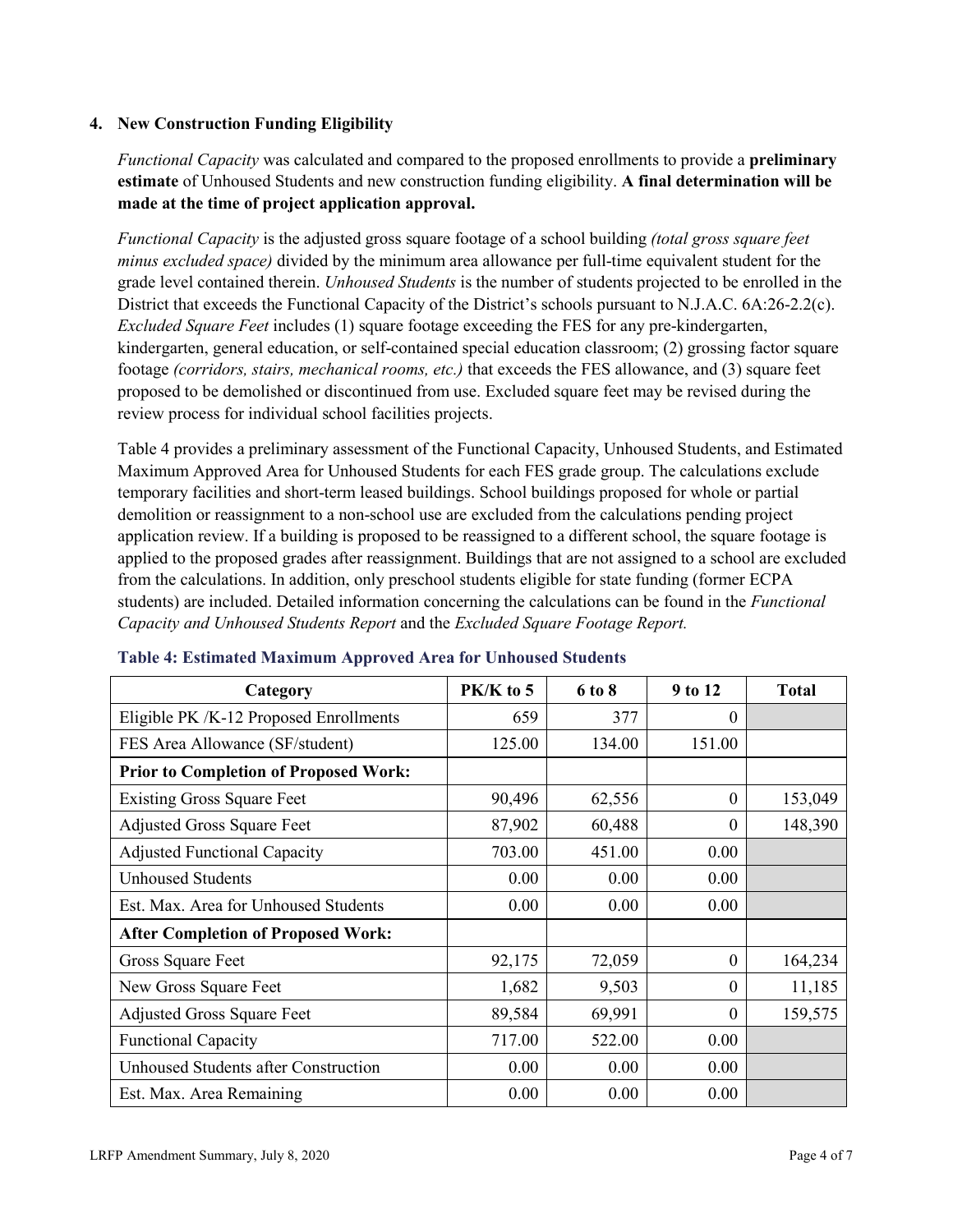Facilities used for non-instructional or non-educational purposes are ineligible for State support under the Act. However, projects for such facilities shall be reviewed by the Department to determine whether they are consistent with the District's LRFP and whether the facility, if it is to house students (full or part time) conforms to educational adequacy requirements. These projects shall conform to all applicable statutes and regulations.

Estimated costs represented in the LRFP by the District are for capital planning purposes only. The estimates are not intended to represent preliminary eligible costs or final eligible costs of approved school facilities projects.

Considerations:

- The District does not have approved projects pending completion, as noted in Section 1, that impact the Functional Capacity calculations.
- **The Functional Capacity calculations** *exclude* square feet proposed for demolition or discontinuation for the following FES grade groups and school buildings pending a feasibility study and project review: n/a.
- Based on the preliminary assessment, the District has Unhoused Students prior to the completion of proposed work for the following FES grade groups: n/a.
- New construction is proposed for the following FES grade groups: PK-5, 6-8.
- Proposed new construction exceeds the estimated maximum area allowance for Unhoused Students prior to the completion of the proposed work for the following grade groups: PK-5, 6-8.
- The District, based on the preliminary LRFP assessment, will not have Unhoused Students after completion of the proposed LRFP work. If the District is projected to have Unhoused Students, adequate justification has been provided to confirm educational adequacy in accordance with Section 6 of this determination.

# Findings:

Functional Capacity and Unhoused Students calculated in the LRFP are preliminary estimates. Preliminary Eligible Costs (PEC) and Final Eligible Costs (FEC) will be included in the review process for specific school facilities projects. A feasibility study undertaken by the District is required if building demolition or replacement is proposed per N.J.A.C. 6A:26-2.3(b)(10).

# **5. Proposed Work**

The District assessed program space, capacity, and physical plant deficiencies to determine corrective actions. Capital maintenance, or *"system actions,"* address physical plant deficiencies due to operational, building code, and /or life cycle issues. Inventory changes, or *"inventory actions,*" add, alter, or eliminate sites, site amenities, buildings, and/or rooms.

The Act (N.J.S.A. 18A:7G-7b) provides that all school facilities shall be deemed suitable for rehabilitation unless a pre-construction evaluation undertaken by the District demonstrates to the satisfaction of the Commissioner that the structure might pose a risk to the safety of the occupants even after rehabilitation or that rehabilitation is not cost-effective. Pursuant to N.J.A.C. 6A:26-2.3(b)(10), the Commissioner may identify school facilities for which new construction is proposed in lieu of rehabilitation for which it appears from the information presented that new construction is justified, provided, however, that for such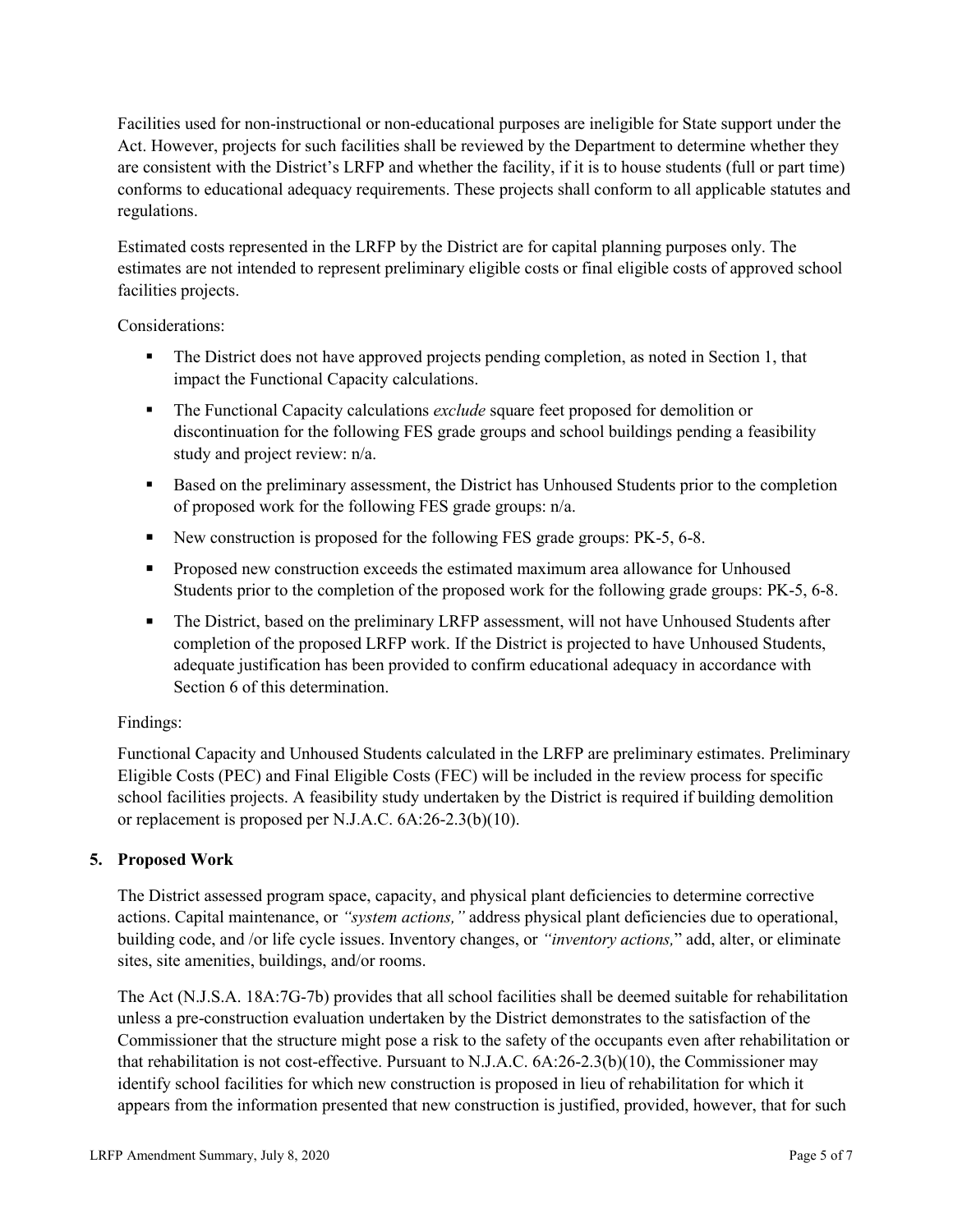school facilities so identified, the District must submit a feasibility study as part of the application for the specific school facilities project. The cost of each proposed building replacement is compared to the cost of additions or rehabilitation required to eliminate health and safety deficiencies and to achieve the District's programmatic model.

Table 5 lists the scope of work proposed for each school based on the building(s) serving their student population. Proposed inventory changes are described in the LRFP website reports titled *"School Asset Inventory Report and "Proposed Room Inventory Report."* Information concerning proposed systems work, or capital maintenance can be found in the "*LRFP Systems Action Summary Report*."

With the completion of the proposed work, the following schools are proposed to be eliminated: n/a; the following schools are proposed to be added: n/a.

| <b>Proposed Scope of Work</b>                                                                  | <b>Applicable Schools</b>           |
|------------------------------------------------------------------------------------------------|-------------------------------------|
| <b>Renovation only</b> (no new construction)                                                   |                                     |
| System actions only (no inventory actions)                                                     | n/a                                 |
| Existing inventory actions only (no systems actions)                                           | n/a                                 |
| Systems and inventory changes                                                                  | n/a                                 |
| New construction                                                                               |                                     |
| Building addition only (no systems actions)                                                    | n/a                                 |
| Renovation and building addition (system, existing<br>inventory, and new construction actions) | Holdrum MS, Roberge ES, Woodside ES |
| New building on existing site                                                                  | n/a                                 |
| New building on new or expanded site                                                           | n/a                                 |
| Site and building disposal (in addition to above scopes)                                       |                                     |
| Partial building demolition                                                                    | n/a                                 |
| Whole building demolition                                                                      | n/a                                 |
| Site and building disposal or discontinuation of use                                           | n/a                                 |

### **Table 5: School Building Scope of Work**

Findings:

The Department has determined that the proposed work is adequate for approval of the District's LRFP amendment. However, Department approval of proposed work in the LRFP does not imply the District may proceed with a school facilities project. The District must submit individual project applications with cost estimates for Department project approval. Both school facilities project approval and other capital project review require consistency with the District's approved LRFP.

# **6. Proposed Room Inventories and the Facilities Efficiency Standards**

The District's proposed school buildings were evaluated to assess general educational adequacy in terms of compliance with the FES area allowance pursuant to N.J.A.C. 6A:26-2.2 and 2.3.

District schools proposed to provide less square feet per student than the FES after the completion of proposed work as indicated in Table 5 are as follows: Woodside ES.